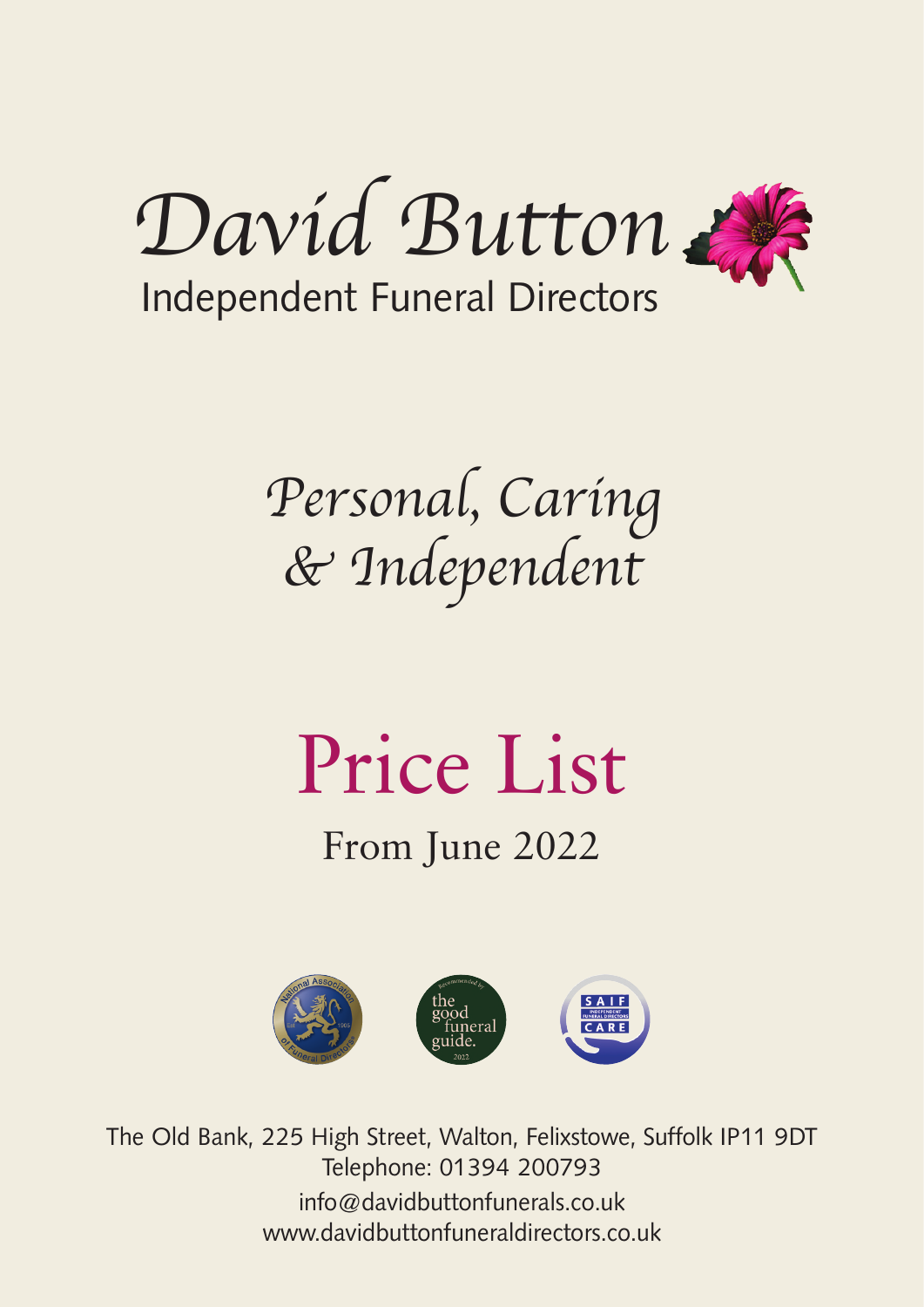## **Traditional Inclusive Cremation**

We are able to offer a traditional inclusive cremation funeral service at either Seven Hills Crematorium or Ipswich Crematorium that will include both our professional fees and disbursements (these are fees such as doctors certificates, minister/celebrant fees and cremation fee). It will also include the York coffin. You are able, if you so wish, to select a different style of coffin for which prices are available on the reverse. Monday to Friday only. **The fee for this is £3,225**

### **Non Service Funeral**

This is sometimes known as a 'Direct Cremation' and is simply the provision of a low cost, unattended cremation without a service. This option will not allow mourners to be present at the crematorium. This includes our professional fees plus that of the cremation. You will be able to visit your loved one in our care at our Chapel of Rest. **The fee for this is £1,795**

#### **Other services we offer include**

Limousine £195 each Estate car £95 Reception into home/church prior to funeral during a weekday £275 Reception into home/church prior to funeral on a weekend/bank holiday £400 Funeral Director surcharge for a funeral service on a weekend/bank holiday £400 Attendance of Funeral Director for burial/scattering of ashes £155 Administration fee for arranging interment of ashes  $£35$ Surcharge for supplying own coffin  $£100$ Preparing ashes plot £55 Embalming from £125 Extra pallbearers £65 each Floral hearse £225 each Horse drawn hearse from  $£1,250$ Motorcycle hearse from £875 Excess miles after 20 miles £1.80 per mile Taking names of mourners at funeral £55 Order of service cards Book of condolence Floral tributes Photographic tribute at crematorium Live webcasts Funeral newspaper notices

**We understand that funeral costs are constantly increasing throughout the UK. It is our aim to help keep these costs as low as we can. In order to do this and not have outstanding debts we will require the funeral invoice to be paid 48 hours before the service in cleared funds. This way we are not increasing our fees due to someone else's debt.**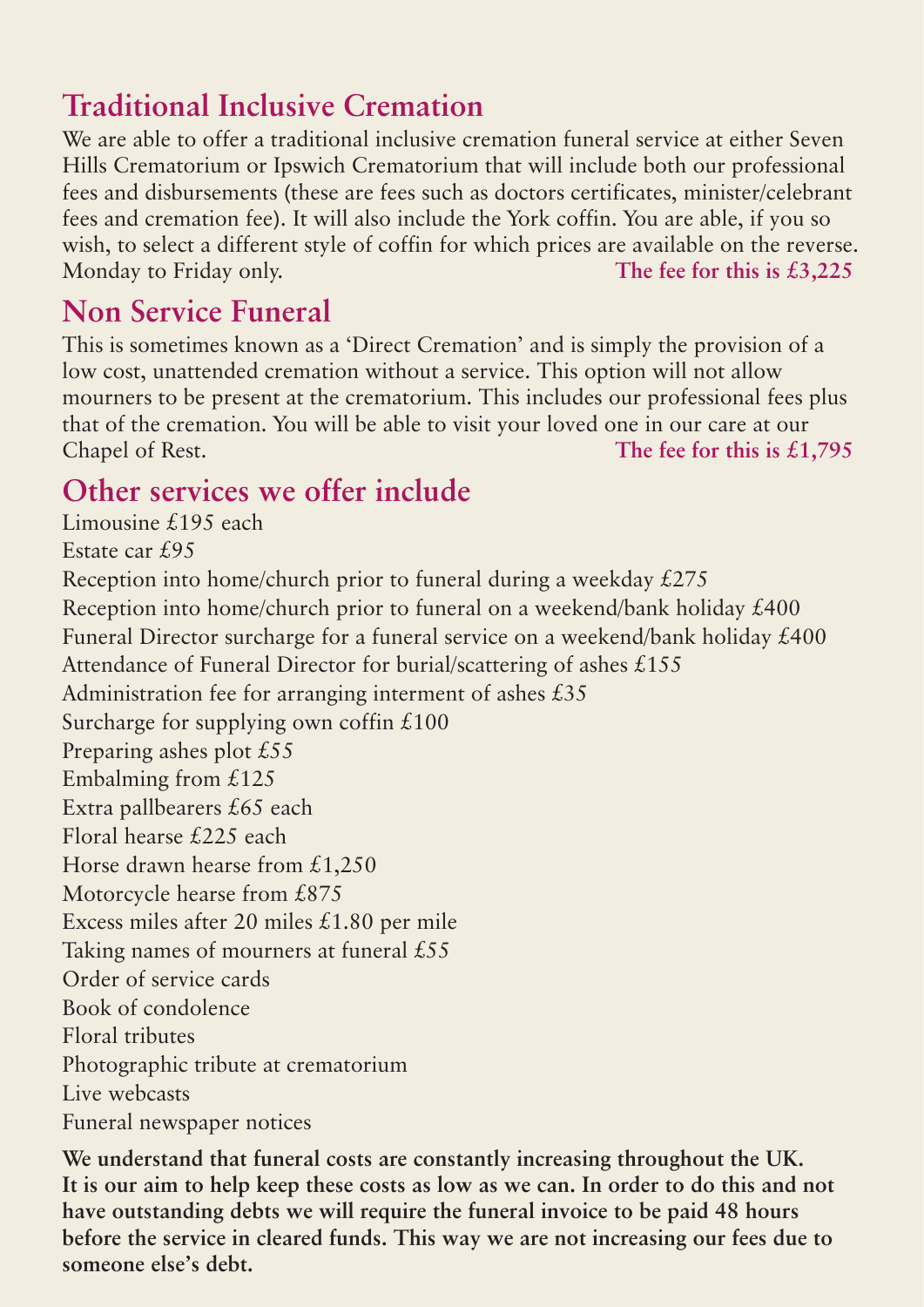# *We aim to be very clear and transparent in our pricing structure. Our professional fees include the following*

We are contactable 24 hours a day, 7 days a week. We will help you arrange the funeral service for your loved one at the funeral home, by home arrangement or by email and telephone.

We will carry out all administration, contact third parties such as doctors, clergy, crematoriums and cemeteries and in some cases H.M. Coroner.

We will bring your loved one into our care within a 30 mile radius of IP11 at anytime, day or night.

We will provide our own black motor hearse on the day of the service from our funeral home to the place of service. Other hearse alternatives are available (this will incur an additional cost).

Provision of pallbearers and attendants on the day of the service. Due to health and safety we may at times decide to use a wheeled bier. If more than six pallbearers are required there will be an extra charge.

The Funeral Director on the day of the service will liaise with family and mourners and provide assistance thereafter. The Funeral Director can be male or female.

We can dress your loved one in their own clothing and this can be carried out by either male or female staff. We provide the facilities to care for your loved one until the day of the service and they will always remain in our care until the day of the funeral. Viewing can take place at the funeral home by appointment.

## **Total amount for our professional fees: £1,895**